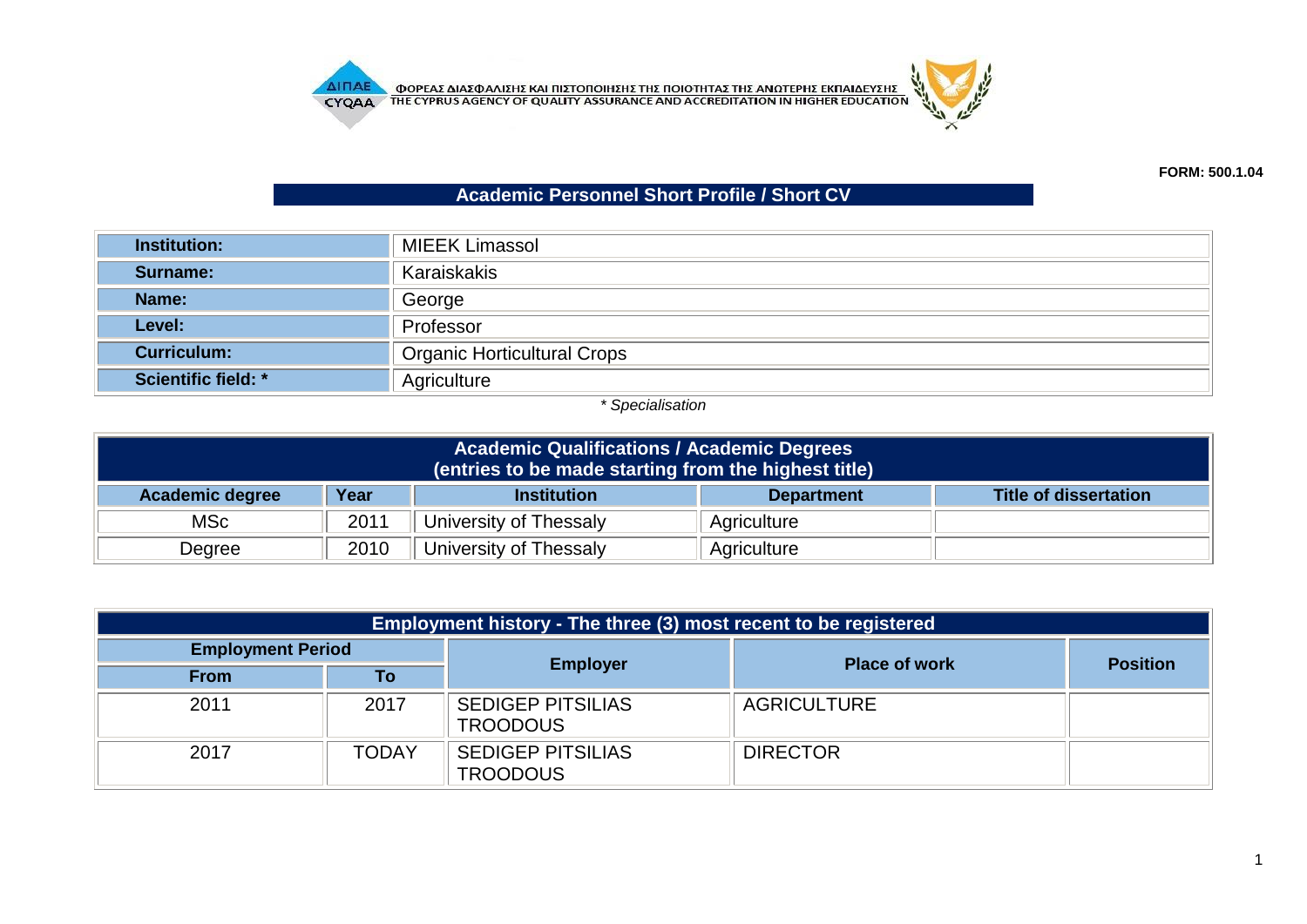|                       | Main articles in scientific journals with critical reviews, monographs, books, conference editions. Enter the five (5) most<br>recent and five (5) selected - (maximum ten (10) |       |                      |                                                                    |      |              |
|-----------------------|---------------------------------------------------------------------------------------------------------------------------------------------------------------------------------|-------|----------------------|--------------------------------------------------------------------|------|--------------|
| Ref.<br><b>Number</b> | Year                                                                                                                                                                            | Title | <b>Other writers</b> | <b>Scientific Magazine</b><br>and Publisher /<br><b>Conference</b> | Vol. | <b>Pages</b> |
|                       |                                                                                                                                                                                 |       |                      |                                                                    |      |              |

| Reports (where applicable). Enter the five (5) most recent and five (5) selected - (maximum ten (10) |             |              |                       |        |                    |
|------------------------------------------------------------------------------------------------------|-------------|--------------|-----------------------|--------|--------------------|
| Ref.<br><b>Number</b>                                                                                | <b>Date</b> | <b>Topic</b> | International / Local | Place* | Role in the report |
|                                                                                                      |             |              |                       |        |                    |

\* Register the site, the city, etc.

| Research Projects. Enter the five (5) most recent and five (5) selected - (maximum ten (10) |  |  |  |                            |  |  |
|---------------------------------------------------------------------------------------------|--|--|--|----------------------------|--|--|
| Ref.<br><b>Title</b><br><b>Subsidy from:</b><br><b>Date</b><br><b>Number</b>                |  |  |  | Role in research Project * |  |  |
|                                                                                             |  |  |  |                            |  |  |

*\*Role in Research Project: for instance Scientific Coordinator, Research Team Member, Researcher, Assistant Researcher, others.*

| Consulting Services and / or Participation in Boards / Committees - To be registered the five (5) most recent |               |              |                                  |                        |  |
|---------------------------------------------------------------------------------------------------------------|---------------|--------------|----------------------------------|------------------------|--|
| Ref.<br><b>Number</b>                                                                                         | <b>Period</b> | Organization | <b>Position or Service Title</b> | <b>Main activities</b> |  |
|                                                                                                               |               |              |                                  |                        |  |